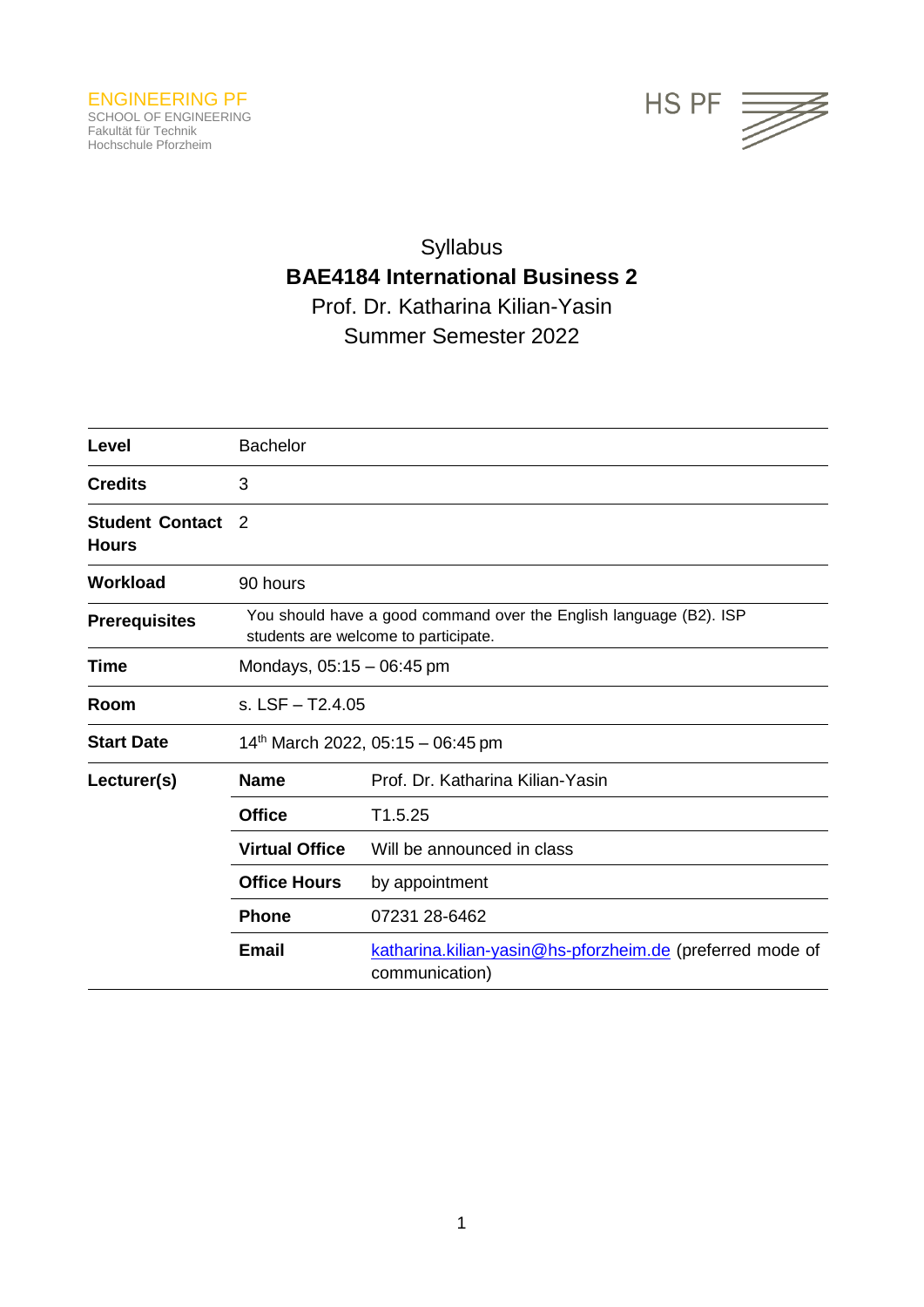## **Summary**

The seminar will be conducted in the form of an International Community Development Project in cooperation with the Integration Department of the City of Pforzheim. Throughout the project, participants will receive input and guidance from the lecturer and city officials in order to develop, implement and document a plan to facilitate the integration of people from different backgrounds who live in Pforzheim. It will be the task of the students to organize and conduct a series of smaller events followed by a bigger event (Community Workshop + concluding party).

## **Outline of the Course**

- Conceptual background and principles of the integration project
- Project development supported by continuous exchange with and feedback from lecturer and peers
- Final workshop and closing event
- Feedback and assessment of workshop
- Project documentation (report) and presentation

## **Course Intended Learning Outcomes and their Contribution to Program Intended Learning Outcomes / Program Goals**

| <b>Program Intended Learning Outcomes</b> |                                                                                                                                                                                              | <b>Course Intended Learning Outcomes</b>                                                                                                                                                                                                                                                                   |  |
|-------------------------------------------|----------------------------------------------------------------------------------------------------------------------------------------------------------------------------------------------|------------------------------------------------------------------------------------------------------------------------------------------------------------------------------------------------------------------------------------------------------------------------------------------------------------|--|
|                                           | After completion of the program the students<br>will be able                                                                                                                                 | After completion of the course the students will be able                                                                                                                                                                                                                                                   |  |
| $\mathbf{1}$                              | <b>Expert Knowledge</b>                                                                                                                                                                      |                                                                                                                                                                                                                                                                                                            |  |
| 1.3                                       | to demonstrate their distinguished and<br>sound competencies in General Business<br>Administration.                                                                                          | Students have solid knowledge and deep understanding of the theory,<br>practice and instruments of strategic decision making in international<br>business.                                                                                                                                                 |  |
| 1.4                                       | to demonstrate their distinguished and<br>sound competencies in Economics.                                                                                                                   | Students understand the dynamics of international economics and in-<br>ternational trade.                                                                                                                                                                                                                  |  |
| 1.8                                       | $$ to<br>demonstrate<br>profound<br>expert<br>knowledge in their field of specialization.                                                                                                    | Students are able to develop practically viable solutions for interna-<br>tional management tasks on the basis of well founded theories, meth-<br>ods and tools.                                                                                                                                           |  |
| $\mathbf{2}$                              | <b>Digital Skills</b>                                                                                                                                                                        |                                                                                                                                                                                                                                                                                                            |  |
| 2.2                                       | to effectively use and apply information<br>systems to develop solutions in business<br>settings.                                                                                            | Students are able to manage an international project using project<br>management tools and systems                                                                                                                                                                                                         |  |
| 3                                         | <b>Critical Thinking and Analytical Competence</b>                                                                                                                                           |                                                                                                                                                                                                                                                                                                            |  |
| 3.1                                       | to implement adequate methods in a com-<br>petent manner and to apply them to complex<br>problems.                                                                                           | Students display their ability to solve international management tasks<br>integrating multiple perspectives (management - engineering - organi-<br>zational - international - cultural) and work out practically viable solu-<br>tions with an interdisciplinary approach.                                 |  |
| 3.2                                       | to critically reflect and interpret findings<br>and to develop comprehensive solutions for<br>complex problems.                                                                              | Students display their ability to work out and implement practically via-<br>ble solutions an international management project                                                                                                                                                                             |  |
| 4                                         | <b>Ethical Awareness</b>                                                                                                                                                                     |                                                                                                                                                                                                                                                                                                            |  |
|                                           | to develop sound strategies in the areas of<br>ethics, sustainable development and social<br>responsibility and are able to apply them to<br>typical economic decision-making prob-<br>lems. | Students have a deep understanding of ethical challenges in interna-<br>tional environments and can adequately discuss and find solutions for<br>ethical dilemmata. They are aware of the importance and know how to<br>communicate the necessity of responsible management in interna-<br>tional projects |  |
| 5                                         | <b>Communication and Collaboration Skills</b>                                                                                                                                                |                                                                                                                                                                                                                                                                                                            |  |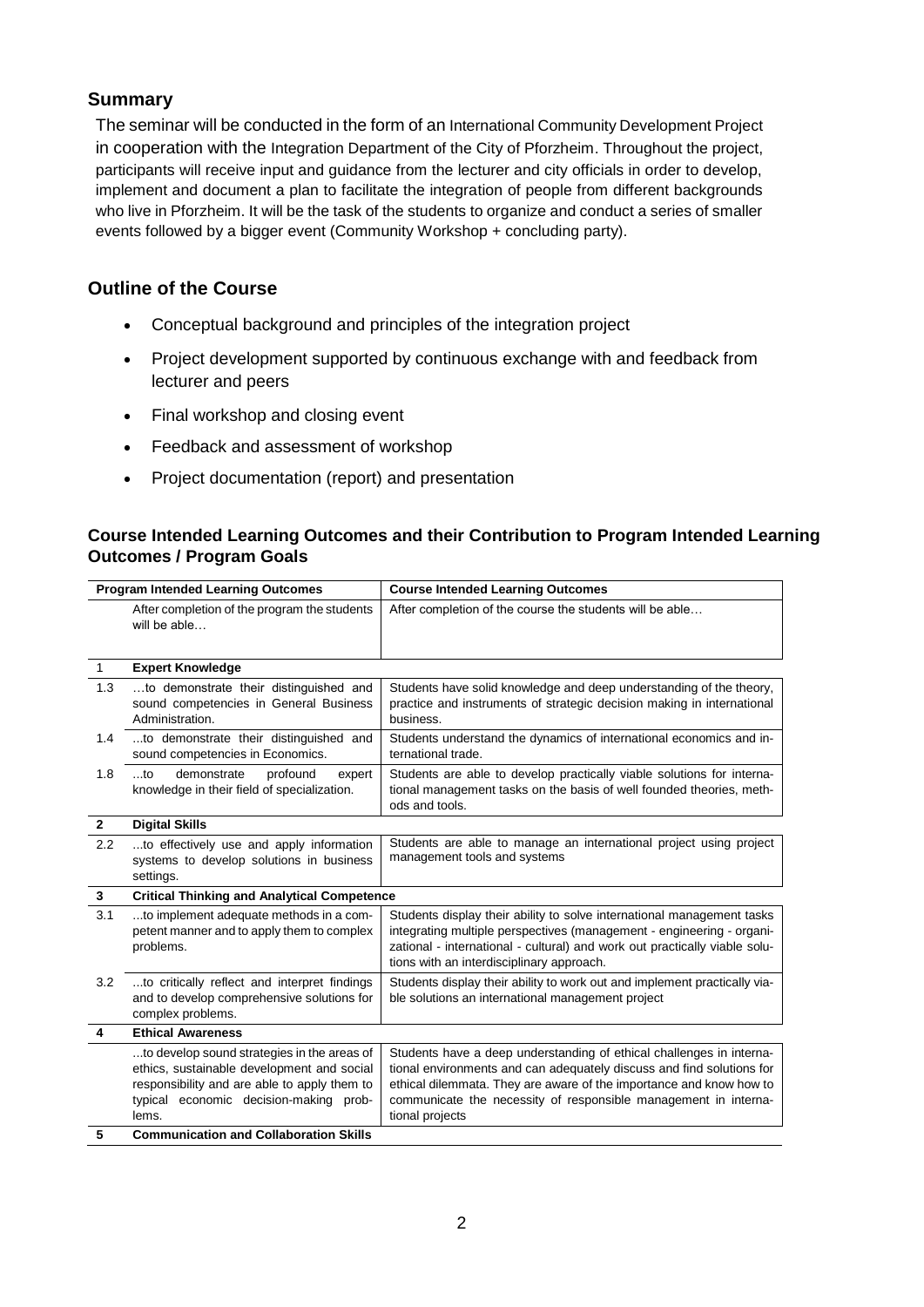| 5.1 | to express complex issues effectively in<br>writing.                            | Students are able to compile and present a comprehensive analysis of<br>practical cases related to international projects in academic writing<br>style.                                                                                                |
|-----|---------------------------------------------------------------------------------|--------------------------------------------------------------------------------------------------------------------------------------------------------------------------------------------------------------------------------------------------------|
| 5.2 | to demonstrate their oral communication<br>skills in presentations.             | Students present their analysis and problem solution for the interna-<br>tional project in an oral presentation.                                                                                                                                       |
| 5.3 | to work successfully in a team by perform-<br>ing practical tasks.              | Students work as a team in international project management                                                                                                                                                                                            |
| 6   | Internationalization                                                            |                                                                                                                                                                                                                                                        |
| 6.1 | to understand and explain business chal-<br>lenges in an international context. | Students display their ability to manage an international and interdisci-<br>plinary project (management - engineering - organizational - interna-<br>tional - cultural), work out practically viable concept and implement the<br>concept in practice |
| 6.3 | to successfully demonstrate awareness of<br>cross-cultural differences.         | Student interacts respectfully with people involved in the project and<br>use diversity as a resource.                                                                                                                                                 |

# **Teaching and Learning Approach**

The seminar will be taught in the context of a group project. Participants are expected to act proactively and to bring their questions and issues for class discussion.

## **Literature and Course Materials**

Course materials will be made available on Moodle.

## **Assessment**

**20% Active participation in the course**, demonstrated, among other things, by active contributions to classroom discussions and feedback sessions;

#### **40% Approach to project idea and execution**; and

#### **40% Written project report.**

#### **Please note: The passing mark is 60%.**

Students will be graded on a scale of  $1=$  excellent,  $2=$  very good,  $3=$  satisfactory,  $4=$  pass and  $5=$ fail.

#### **Schedule**

See Moodle.

#### **Academic Integrity and Student Responsibility**

Please do not hesitate in case you have any questions regarding the course. You are also welcome to make suggestions on the course.

## **Code of Conduct for Students**

[Link to the Code of Conduct for online Teaching](https://e-campus.hs-pforzheim.de/business_pf/digital_learning_tools_links)

## **Teaching Philosophy**

At this stage of your studies you don`t need to be taught but are able to teach yourselves. I will be there to give you impulses for research, to instigate your ability to ask good ques